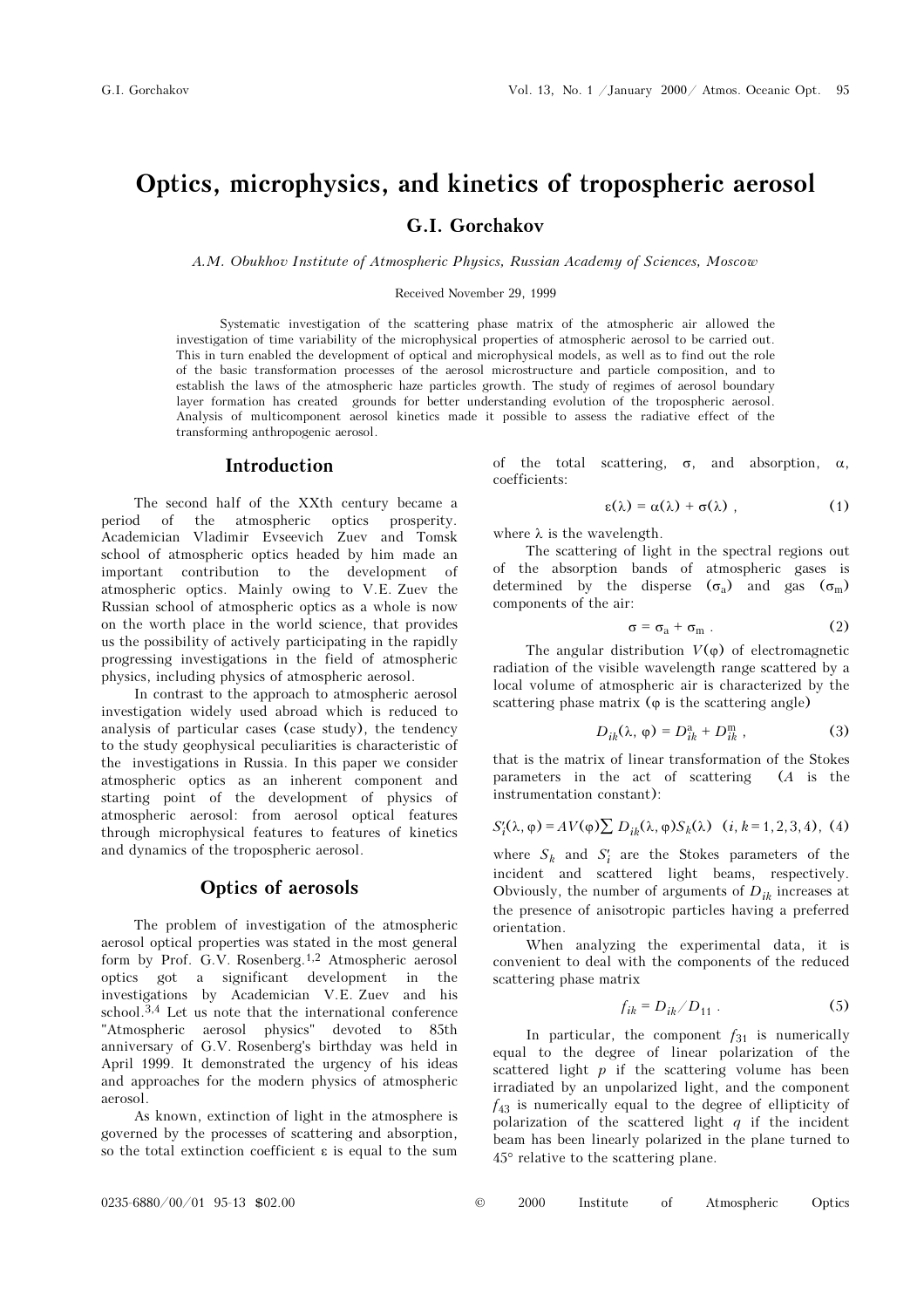The main problem that arose at the first stage of experimental investigations of atmospheric aerosol optical properties was the accumulation of measurement data on some optical characteristics, including the scattering phase function or the coefficient of directional light scattering  $D_{11}$  (Refs. 5 and 6), degree of linear polarization  $p$  (Refs. 7 and 8) degree of ellipticity of polarization  $q$  (Ref. 9) and the spectral dependence of the extinction coefficient  $\varepsilon$ .<sup>10-13</sup> Soon it became clear that the small-angle scattering phase functions are worthy of special consideration.14

Great variety of observed angular and spectral dependences of the atmospheric aerosol optical characteristics15 caused the necessity of solving the problem of their classification, that led to creation of the conception of the types of optical weather.<sup>16-19</sup> In our opinion, the term optical-meteorological weather is more exact here, because the case in point is such objects as drizzle haze, fog, ice haze, etc. Selection of the drizzle haze as a separate type of optical weather had the principal significance as well as the conception of thermodynamic equilibrium or equilibrium-solution haze.16,20

The need for the aerosol optical models led to the necessity of studying statistical features of the variability of optical properties of the atmospheric haze. Owing to reliable measurements of the coefficient of directional light scattering in the small-angle range of forward and backward directions of scattering $21,22$ simultaneously with traditional measurements in the scattering angle range from 10 to  $170^{\circ}$ , <sup>23</sup> the nearground aerosol scattering phase functions at the angles from 0.5 to 178° were obtained for the first time. This made it possible to construct a single-parameter statistical model of the angular dependence of  $D_{11}$  at the wavelength of  $\lambda = 550$  nm, the input parameter of which is the scattering coefficient  $\sigma$  (or the meteorological visual range  $L = 3.9/\sigma$ ). One can find the angular dependences of four components of the scattering phase matrix for different situations, including the dust haze, in Refs. 15, 24, and 25.

Long-term systematic investigations of the angular dependences of scattering phase matrix elements that have been being carried out in Moscow region made it possible to study the statistics of their variability and to construct single-parameter statistical models of the elements of reduced scattering phase matrix.26,27

As in the case with the coefficient of directional light scattering, the input parameter of the model is the scattering coefficient σ. Similar statistical features of the coefficient of directional light scattering and the degree of linear polarization were obtained later by researchers at the Institute of Atmospheric Optics.28 Figure 1 shows the mean conditional angular dependences of three elements of the reduced scattering phase matrix and the coefficient of directed light scattering at the meteorological visual range of 20 km given by our model (solid lines) and analogous dependences constructed based on measurement data acquired in Abastumani29,30 for the meteorological visual range of 50 km (dotted line). For convenience of a comparison the dependences  $D_{11}(\varphi)$  for the cases shown in Fig. 1 are set equal at one point and for this reason these are presented in different relative units. From this it follows that, on the one hand, some similarity of the optical characteristics is observed for different seasons and different regions, and on the other hand, there is certain ambiguity in the relations between quantitative and qualitative aerosol optical characteristics.



Investigations into the spectral behavior of aerosol extinction along horizontal paths have progressed in parallel, that made it possible to create statistical models of the spectral atmospheric transmission for different seasons and geographical regions.<sup>11-13,28,31</sup>

In connection with the problems of predicting optical weather, investigations of temporal variability of the aerosol optical characteristics, particularly their diurnal behavior were of great interest. Investigation of the diurnal behavior of the optical characteristics is necessary now for clarifying the features of the aerosol kinetics. One can consider round-the-clock measurements of the angular dependences of the scattering phase matrix elements carried out in summer 1979 in Abastumani29,30 within the frameworks of the Soviet-American complex experiment on studying background aerosol as most informative optical experiment.

Important features of the temporal variability can be revealed by means of relatively simple nephelometric measurements. We carried out round-the-clock nephelometric measurements in 1984-1999 in Moscow region as well as in other sites. In particular, we revealed the long-period synoptic variability of the scattering coefficient,<sup>32</sup> studied its diurnal behavior, and inter-year variability.33,34 The valuable advantage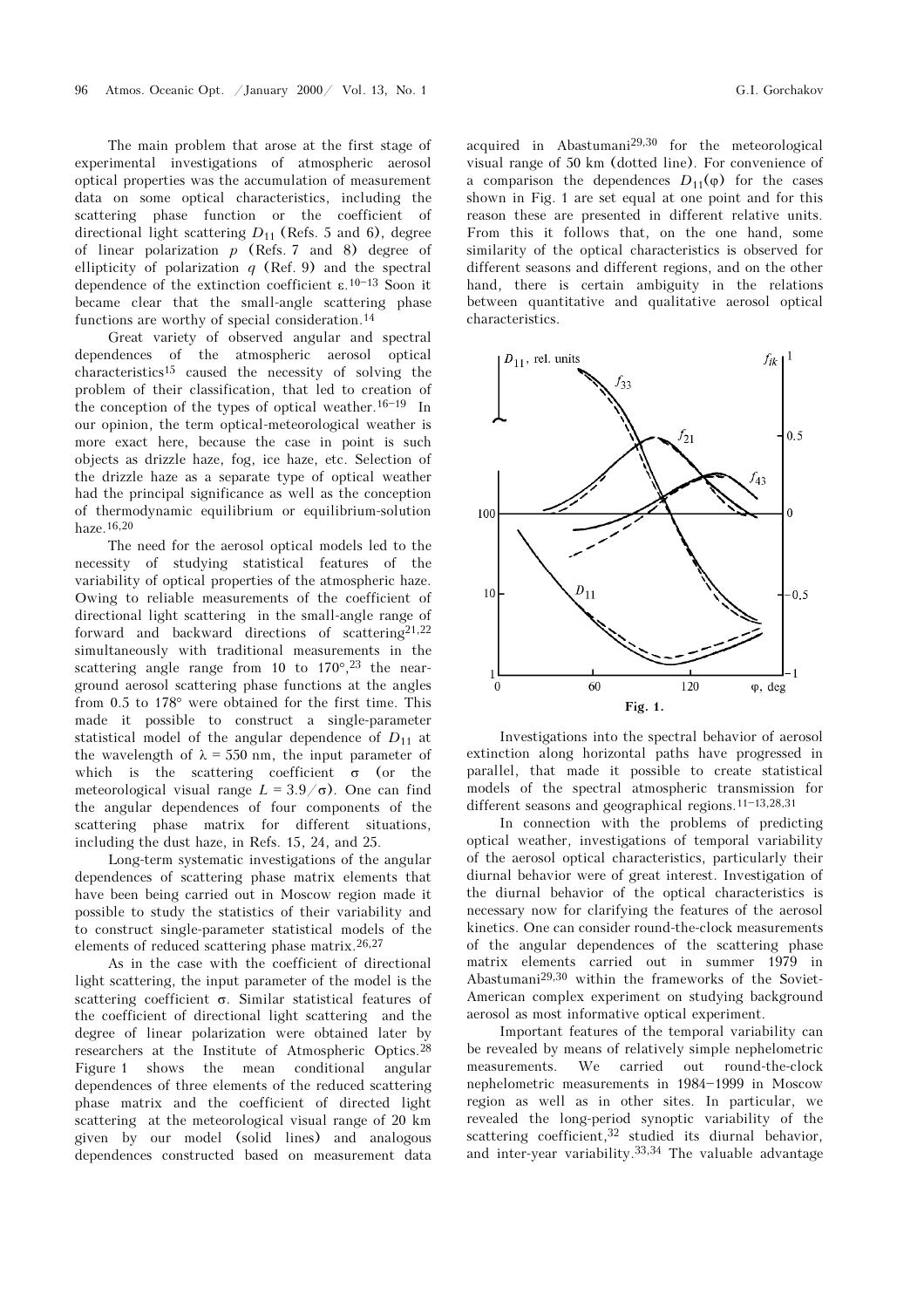of the measurements carried out using the instruments with a closed volume is the possibility of obtaining data on the scattering coefficient of dry matter of aerosol particles  $\sigma_d$  simultaneously with the scattering coefficient of natural aerosol σ. Let us note that the values  $\sigma$  are often recalculated to the submicron aerosol mass concentration.<sup>34</sup> The diurnal behavior of  $\sigma$  and  $\sigma_d$ together with the diurnal behavior of the meteorological parameters and the aerosol microphysical characteristics obtained from analysis of data on the scattering phase matrix measured in Abastumani in summer 1979 is shown in Fig. 2.



Fig. 2. Mean diurnal behavior of temperature  $T$ , relative humidity of air  $r$ , absolute humidity  $e$ , scattering coefficient of natural aerosol σ, of its dry matter σ<sub>d</sub>, number density of particles N, dimensionless median radius of the volume sizedistribution  $\rho_n$ , and the refractive index of natural aerosol matter n.

We calculated the mean diurnal behavior (Fig. 3) of the number density of aerosol particles with the radius of 0.0065 (1), 0.28 (2), and 1.41  $\mu$ m (3) from the data of direct measurements of the near-ground aerosol microstructure in the same experiment by A. Wagoner, R. Wyes, and N. Alkvist (University of Washington, Seattle).

Optical methods are also a convenient tool for studying spatial distribution of aerosols in the nearground layer of the atmosphere. An example is investigation of the spatial distribution of the mass concentration of submicron and soot aerosol along the Transsiberian railway by means of the laboratory installed in a carriage.35



Fig. 3. Mean diurnal behavior of the number density of particles with the radius  $a = 0.0065$  (1), 0.28 (2) and 1.41  $\mu$ m (3) obtained from the data of measurements in Abastumani.

## Microphysical characteristics of the near-ground aerosol

The observed variations of the aerosol optical characteristics are to a great degree determined by the variability of its microstructure, i.e., of the particle size-distribution function  $q(a)$  and the refractive index  $m = n - i\kappa$  of the particulate matter, where n and  $\kappa$  are its real and imaginary parts. In the case of moistened aerosol, one can calculate the angular and spectral dependences of the scattering phase matrix elements, for some preset particle size-distribution, by Mie theory<sup>36</sup> (C is the normalization constant):

$$
D_{ik}(\lambda, \varphi) = C(\lambda) \int d_{ik} [\rho, \varphi; n(\lambda), \kappa(\lambda)] g(a) da, (6)
$$

where  $d_{ik}$  are the elements of the scattering phase matrix for a monodisperse aerosol with the particle radius a and  $\rho = 2\pi a/\lambda$ . It follows from the aforementioned formula that the inverse problem of light scattering is reduced to the system of integral equations more complicated that the Fredholm equation of the first kind, because the kernels of the integral equations depend in this case on the unknown parameters  $n$  and  $κ$ .

A few method have been developed for solving this inverse problem.<sup>37-39</sup> G.V. Rosenberg<sup>37</sup> proposed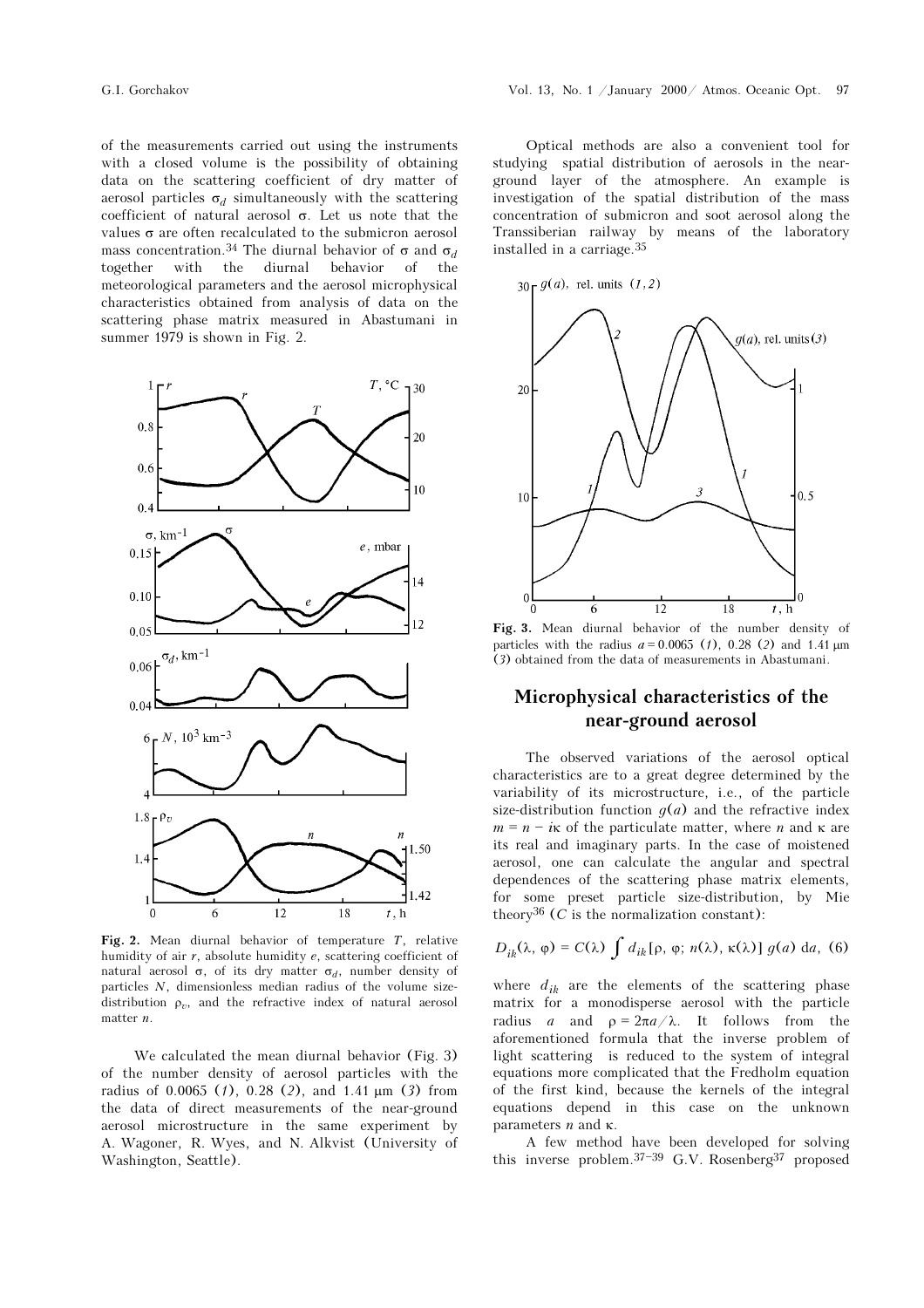the method for solving the inverse problem based on the parametric description of the aerosol microstructure. The method is based on expansion of the calculated optical characteristics  $Q_i$  into a Taylor series within quite a small vicinity of the point with known values of the parameters  $s_k^{(0)}$ :

$$
Q_i(s_k) \cong Q_i(s_k^{(0)}) + \frac{\partial Q_i}{\partial s_k} \Delta s_k \,, \tag{7}
$$

where  $\Delta s_k$  are the unknown increments of the sought microphysical parameters  $s_k$ . The derivatives  $\partial Q_i / \partial s_k$ were obtained<sup>40</sup> for the lognormal approximating size distributions. One should note that, to solve the inverse problem by this method, it is necessary, first, to analyze the information content of the experimental data.

We estimated the submicron aerosol microphysical parameters from data of systematic measurements of the angular dependences of elements of the scattering phase matrix in the approximation of a single-mode lognormal distribution (N is the total number density,  $a^*$  is the median radius of the distribution)

$$
g(a) = \frac{N}{\sqrt{2\pi\gamma a}} \exp\left\{-\frac{\ln^2\left(a/a^*\right)}{2\gamma^2}\right\}.
$$
 (8)

Analysis showed that in the majority of cases it is possible to restrict oneself to calculations using the fixed γ value. We selected  $\gamma = 0.7$ . Besides, it occurred that it is expedient to restrict oneself to the approximation  $\kappa = 0$ , because the method does not allow one to reliably reveal the role of the aerosol absorption.

Continuous round-the-clock measurements of the scattering phase matrix elements and their dependences on relative humidity in Abastumani have made it possible to obtain the mean diurnal behavior of the microphysical characteristics of aerosol and its dry matter. Figure 2 shows the mean diurnal behavior of the refractive index *n*, dimensionless median radius  $\rho_n$ of the particle volume size-distribution, and the number density of submicron aerosol fraction N. Moistening and growth of the submicron particles are clearly seen to occur at nighttime, as well as more complex processes of the aerosol transformation during daytime.

As it follows from Fig. 3, the increase in the particle number density is observed in the morning for the microdisperse size range, then there occurs maximum in the afternoon that correlates with the maximum in the behavior of the scattering coefficient  $\sigma$ (see Fig. 2) and a less deep minimum in the evening. Diurnal modulation of the coarse particle number density time behavior (curve 3) is pronounced in Abastumani more weakly. In general, direct measurements of aerosol microstructure and optical characteristics give a sufficiently complete pattern of the diurnal transformation of aerosol.

Regardless of a serious "roughening" of the problem, the use of a single-mode approximation makes it possible to reveal other essential features of the variability of the aerosol microphysical parameters. The example is the single-parameter microphysical model of the near-ground aerosol $41,42$  that agrees well with the single-parameter statistical model of the angular dependence of the scattering phase matrix elements. As the statistical model, the microphysical one uses the scattering coefficient  $\sigma$  or the meteorological visual range  $L$  as the input parameter. The microphysical model allows one to reconstruct not only the filling factor  $V_w$ , number density N, median radius of the distribution  $a^*_{w}$ , and the refractive index  $n_{w}$  of the natural aerosol particle substance, but also the parameters of the aerosol dry matter  $V_d$  and  $a_d^*$ . Along with  $a_w^*$  and  $a_d^*$  let us also use the parameters  $a_w^v$  and  $a_d^v$ for the particle volume size-distribution  $v(a) = 4\pi a^3 g(a)/3$  (Table 1). To calculate the principal microphysical parameters, one can use simple approximate formulas for  $V_w$ ,  $a_w^v$ , and  $n_w$ :<br>  $V_w \cdot 10^{12} = 220 \sigma - 22 \sigma^2$  (9)

$$
V_w \cdot 10^{12} = 220 \sigma - 22 \sigma^2 \tag{9}
$$

$$
a_w^v = 0.41 - 0.2 \log L , \qquad (10)
$$

$$
n_w = 1.36 + [\log (0.5 \, L)]^{2.1},\tag{11}
$$

as well as for the ratio

$$
\frac{V_d}{V_w} = 0.71 - 0.46y - 0.05y^2, \tag{12}
$$

where  $y = \log (50 L^{-1})$ .

The conditional mean values of the relative humidity r are also presented in Table 1.

Table 1

| Values<br>of the parameters | Parameters of the model |       |      |       |                |
|-----------------------------|-------------------------|-------|------|-------|----------------|
| $\sigma$ , km <sup>-1</sup> | 0.078                   | 0.195 | 0.39 | 0.78  | 1.95           |
| $L$ , km                    | 50                      | 20    | 10   | 5     | $\overline{2}$ |
| $r, \frac{9}{6}$            | 45                      | 67    | 78   | 88    | 95             |
| $a^*$ , $\mu$ m             | 0.13                    | 0.21  | 0.27 | 0.34  | 0.40           |
| $a_d^*$ , $\mu$ m           | 0.117                   | 0.17  | 0.20 | 0.225 | 0.225          |
| $\gamma$                    | 0.7                     | 0.7   | 0.7  | 0.7   | 0.45           |
| $N, \text{ cm}^{-3}$        | 16500                   | 10200 | 9100 | 8800  | 3200           |
| $\boldsymbol{n}$            | 1.45                    | 1.42  | 1.4  | 1.38  | 1.36           |
| $V \cdot 10^{12}$           | 18                      | 44    | 40   | 165   | 350            |
| $V_d \cdot 10^{12}$         | 13                      | 23    | 33   | 48    | 62             |

It is also essential that the number density  $N$  of particles weakly changes in the range of variation of L approximately from 5 to 20 km ( $N \approx 10^4$  cm<sup>-3</sup>). In this case the increase of the atmospheric turbidity is caused by the processes of accumulation of the mass of the dry matter of aerosol particles and moistening of the particles. The noticeable deviation of  $N$  at  $L = 50$  km is obviously explained by the fact that the singleparameter model is not sufficient for description of the aerosol microstructure at a long meteorological visual range.

The variability of the scattering phase matrices in Abastumani can be characterized by analogous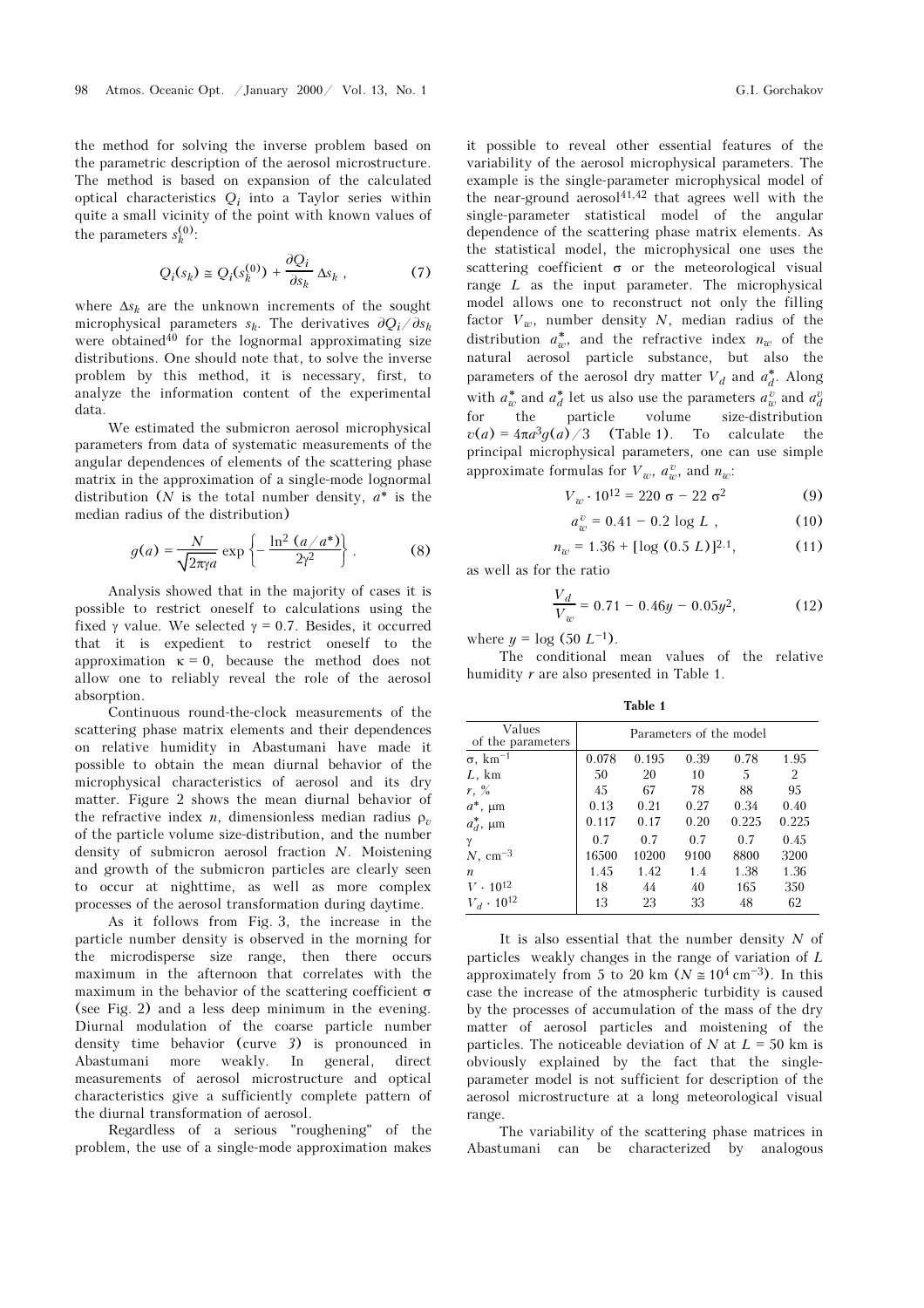microphysical model (see Fig. 1). However, the mean number density of particles  $N$  in Abastumani in summer is 2.5 times lower  $(\approx 4 \cdot 10^3 \text{ cm}^{-3})$ . Besides, we obtained the single-parameter microphysical models that agree with the statistical models of the angular dependence of the scattering phase matrix elements constructed based on measurement data in summer 1977 in Moscow and in winter 1976-77 in Moscow region.43 Figure 4 shows the corresponding dependences of the parameter  $\rho^*$  on the meteorological visual range L. It is seen that in the general case the dependences  $\rho^*(L)$  are nonlinear. At a long L there is the tendency toward a transition from the regime  $N =$  const to  $\rho^*$  = const when the turbidity of the atmosphere is determined mainly by variations of the number density of particles.



Fig. 4. Dimensionless radius of the particle size-distribution as a function of meteorological visual range in autumn in Moscow region  $(1)$ , in summer in Abastumani  $(2)$ , in winter in Moscow region (3), and in summer in Moscow (4).

Statistical analysis of the spectral dependences of the scattering coefficient<sup>44</sup> obtained in the ODAEX $-87$ experiment shows that the effective number density of the coastal haze particles is  $N \approx 2.5 \cdot 10^4$  cm<sup>-3</sup> that can be caused by the high rate of formation of aerosol particles (nucleation) in the coastal zone.

The dependences  $\rho^*(L)$  together with the characteristic number density of particles  $N$  give an idea on the principal peculiarities in the optical and microphysical parameters of submicron aerosol.

The models we have developed can be used not only for the microphysical extrapolation of the optical characteristics but also in analyzing the features of the fine aerosol transformations.

Application of the method of inverse problem to analysis of angular dependences of the scattering phase function and the degree of linear polarization at light scattering by the coastal aerosol<sup>45</sup> lead to the results which satisfactorily agree with our results.

The single-parameter microphysical model does not pretend to the complete and exact reconstruction of the aerosol microstructure. For example, in some cases of a fog haze and at long meteorological visual range the effect of coarse aerosol fraction is well pronounced. The coarse or big-droplet aerosol in the near-ground layer of the atmosphere can be revealed by the method of spectral transparency.46 The spectropolarimetry method<sup>47</sup> is also used now for this purpose.

### Processes of aerosol transformation

Atmospheric aerosol is continuously transformed under the effect of various processes of different scales. The processes of intraatmospheric aerosol transformation including the gas-to-particle conversion processes and the processes of condensation of water vapor, coagulation, and nucleation are still of the primary interest. The complex process of intracloud aerosol transformation can also be referred to this group.

The problem of investigation of condensation of water vapor on aerosol particles (by G.V. Rosenberg,  $48$ assimilation and dissimilation) has a long history. The following empirical dependence<sup>20,49</sup> was obtained by a number of authors based on data of observations of the change of the coefficient ε (or meteorological visual range) and the relative air humidity  $r$ :

$$
\varepsilon \quad (r) = \varepsilon_0 \ (1 - r)^{-\chi_{\varepsilon}}.\tag{13}
$$

However, not always simultaneous measurements of time dependences  $\varepsilon(t)$  and  $r(t)$  (t is time) yielded this dependence. Besides, the observed values of the parameter  $\chi$ <sub>s</sub> not always occurred physically acceptable.

Owing to the creation of a pump through polarimeter50 capable of introducing controlled effects on the air flow passing through the device, the techniques were developed for measuring the scattering phase matrix elements  $D_{ik}$  as functions of the relative air humidity  $r$  and measuring the components of the scattering phase matrix  $D_{ik}^d$  of the dry matter of aerosol particles, or of dried aerosol. In particular, the empirical dependence of the coefficient of directional light scattering was obtained from the measurement data acquired in Abastumani29:

$$
D_{11}(\varphi; r) = D_{11}^d(\varphi) (1 - r)^{-\chi(\varphi)}, \qquad (14)
$$

where  $\chi(\varphi)$  is the empirical function.

Solving the inverse problem of light scattering for  $D_{11}(\varphi; r)$ , assuming single-mode approximation, shows that the specific samples  $a^*(r)$  in a wide range of the relative air humidity are satisfactorily described by the formula of Kasten-Hanel type:

$$
a^*(r) = a_0 (1 - r)^{-\chi_a}.
$$
 (15)

It is easy to obtain the dependence of the real part of the refractive index  $n$  on  $r$  in the approximation of additivity of the refractive index of a well mixed aerosol particles<sup>20</sup> (see Fig. 2).

Analysis of the diurnal behavior of the optical and microphysical characteristics of natural aerosol and its dry matter shows that the variability of the microphysical characteristics is governed not only by the processes of condensation of water vapor, but also by evolution of the dry matter of aerosol particles. The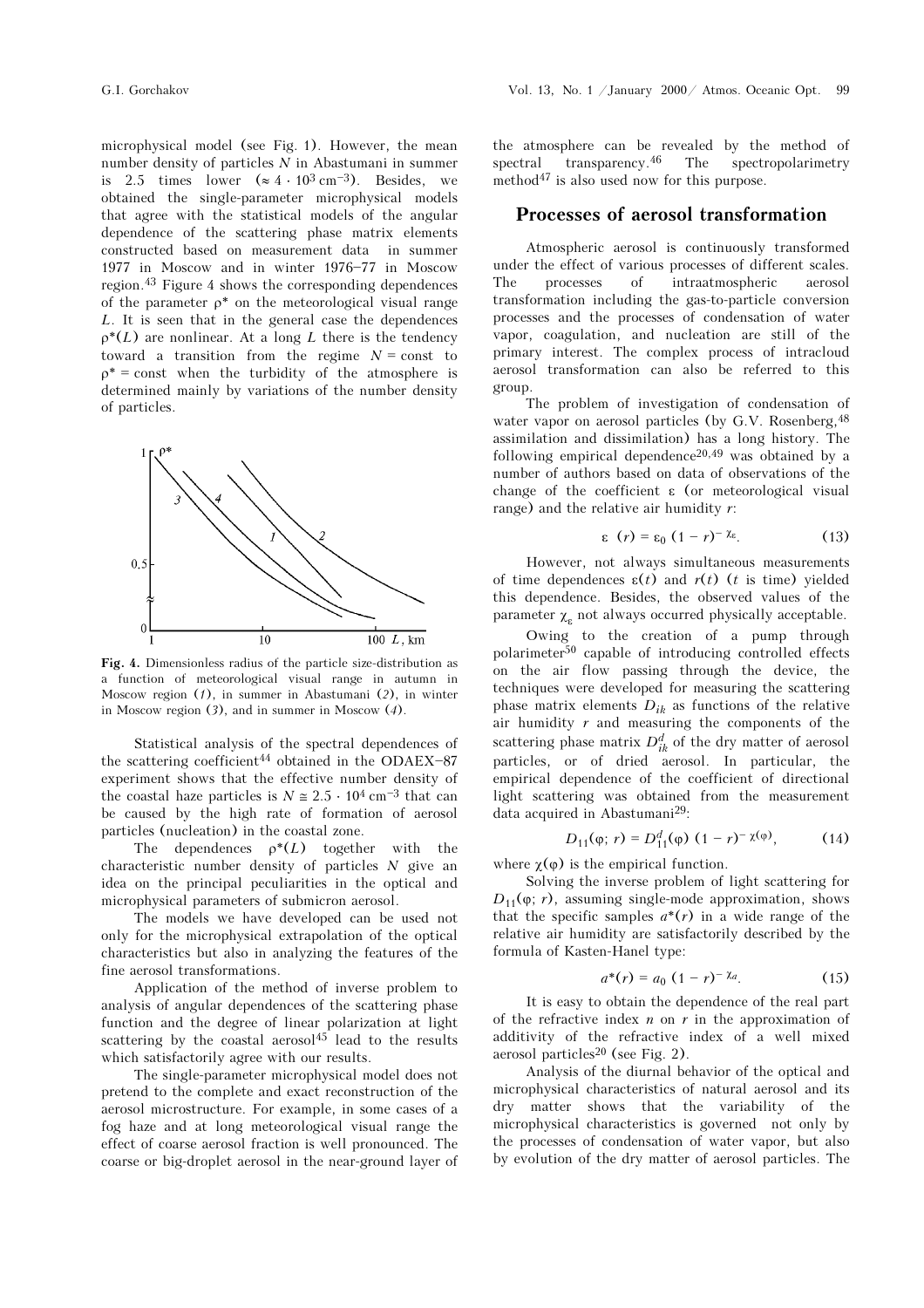estimate of the efficiency of the gas-to-particle conversion processes<sup>43</sup> (approximately 5 nm/hour) was obtained from the data on the rate of change in the effective size of dry particles. The role of the gas-toparticle conversion in the formation of submicron aerosol can be most distinctly revealed by means of a single-parameter microphysical model (see Table 1). Simultaneously, one can find an important peculiarity of the increase in the growth of the mass of dry matter of particles as the relative air humidity increases.

In some cases one can use the data of direct measurements of the aerosol microstructure for estimating the growth rate of particles due to the gasto-particle conversions in the size range approximately from 3 to 30 nm, which are now called ultrafine particles. According to data from Ref. 45, the growth rate of particles of this size range can reach 10 nm/hour. Analysis of data of the round-the-clock measurements52 of aerosol microstructure shows that the daytime rate of the particle growth in Western Siberia is approximately 2 nm/hour.

The main difficulty in estimating the growth rate of particles and the rate of their removal25,30,43 is related to the absence of data on the aerosol lifetime in the near-ground atmospheric layer or on the rate of exchange of air between the near-ground and boundary layers of the atmosphere.

The process of aerosol emission from the underlying surface is among the poorly studied problems. It is expedient to consider this process as consisting of several stages, starting from the aerosol emission to a thin nearsurface layer, from which the aerosol is then transported to the near-ground layer of the atmosphere, and from there to the boundary layer of the atmosphere. Thus, the process of aerosol emission from the land surface is closely related to the regime of turbulence in the near-ground layer of the atmosphere and to regime of the boundary layer of the atmosphere.



Fig. 5. The results of simultaneous measurements of the number density of aerosol particles  $N(1)$  and the pulsations of wind speed U (2) on September 29, 1998 in a near-Aral region.

New data were obtained when studying the aerosol emission from the desert areas in Kalmykia and near-Aral region. It was shown<sup>53</sup> that the aerosol emission often occurs under the effect of wind gusts35 with the duration of the order of 100 seconds. Figure 5 shows the data of simultaneous measurements of the fluctuations of the number density of particles of approximately 0.3 μm in size (measurements by K.A. Shukurov) and the longitudinal component of the wind velocity (measurements by B.M. Koprov). The peaks of number density with a steep front are well seen in the figure, that is an evidence of the nonlinear nature of the effect. Further investigations have shown that some aerosol peaks over the desert area are related not to the wind gusts, but to the areas of the enhanced air temperature, or "thermics.B

### Kinetics of the fine aerosol

The fine ("secondary") aerosol evolves and undergoes further transformations directly in the atmosphere. According to G.V. Rosenberg,54,55 microdisperse and submicron fractions (nucleus and accumulative modes, according to K. Whitby $56$ ) should be related to the fine aerosol.

Nucleation, or formation of new aerosol particles of the size about 1 nm, is still being intensively studied. The mechanism of binary nucleation of water and sulfur acid vapor has been established quite reliably.51 At the same time, it is known that other gas components of the atmosphere also play important role in this process. Now there are some reasons to suppose that the nucleation process intensifies<sup>57</sup> at the presence of a noticeable amount of ammonia in the atmosphere. However, a number of papers mention the important role of the fourth agent (or other agents) which can be organic compounds.57 The hypotheses have been proposed that some organic compounds (for example, some bicarbon acids) are able to initiate the nucleation process at no any energy threshold. The rate of nucleation under some conditions57 can reach hundred thousands  $\rm cm^{-3} \cdot s^{-1}.$ 

One should emphasize that inhomogeneity and nonstationarity of the nucleation process is of great importance for the evolution of fine aerosol. It is shown that the conditions favorable for nucleation are often realized in the free troposphere over ocean.58 For some reasons, this process can not occur all time at one and the same rate. Obviously, the peaks of nucleation are more natural for the atmosphere.59

The particles appearing in the atmosphere are transported there and involved in the processes of mixing. Then they are removed from the atmosphere, as well as take part in the processes of intraatmospheric transformations. Evolution of the fine aerosol microstructure is described by the kinetic equation for the particle size-distribution function  $q(a)^{60}$ :

$$
\frac{dg(a)}{dt} = \left[\frac{\partial g(a)}{\partial t}\right]_{mix} + \left[\frac{\partial g(a)}{\partial t}\right]_{cg} + \left[\frac{\partial g(a)}{\partial t}\right]_{cg} + \left[\frac{\partial g(a)}{\partial t}\right]_{gpc} + \left[\frac{\partial g(a)}{\partial t}\right]_{rem} + B_g(a) , \quad (16)
$$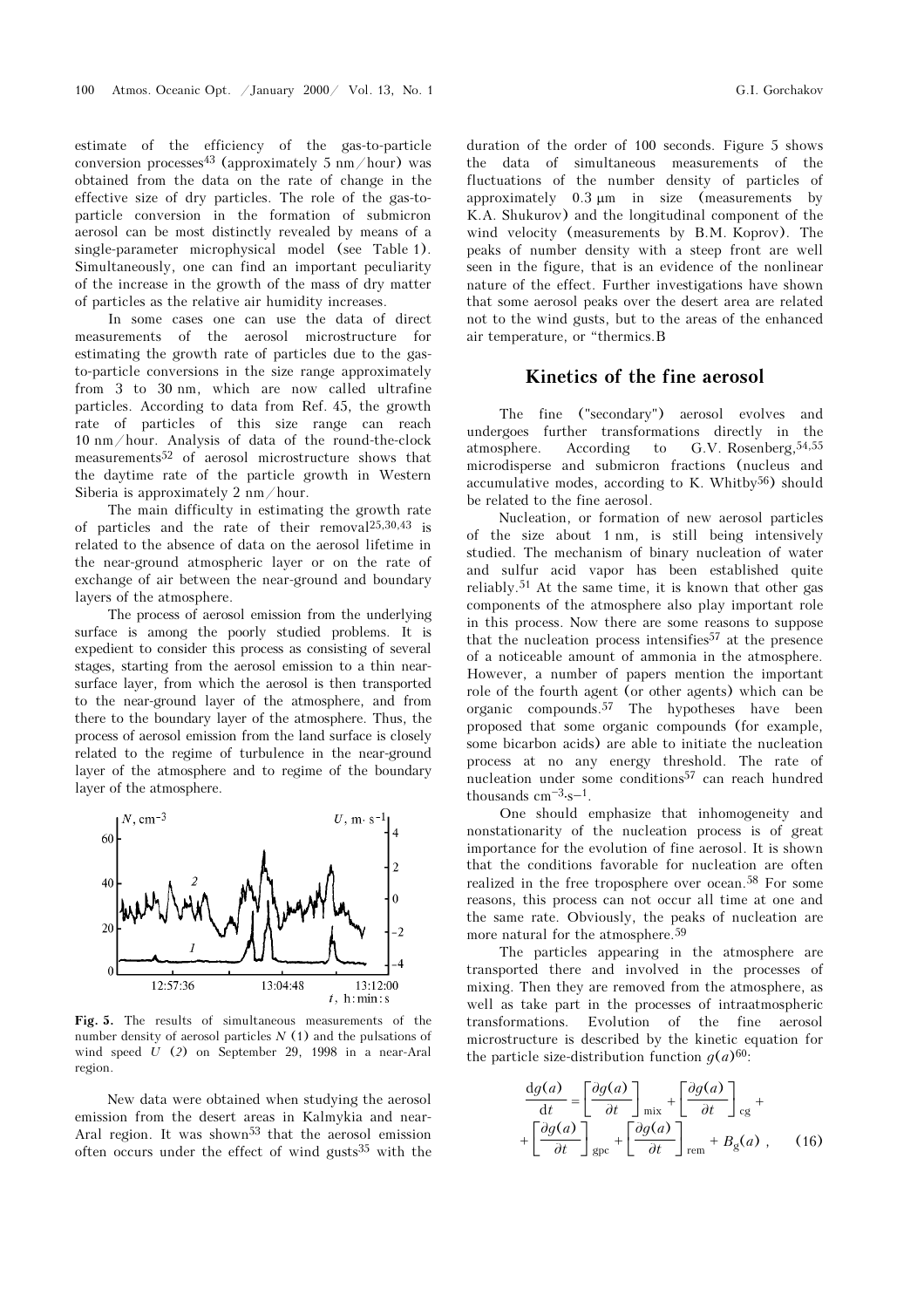which takes into account the processes of gas-to-particle conversion (gpc), coagulation (cg), mixing (mix), and removing of particles from the atmosphere (rem) in the explicit form. The term  $B_{\sigma}(a)$  characterizes the income of particles to the atmosphere both due to the nucleation and emission of particles from the underlying surface.

The practical impossibility of describing at present the totality of equations of chemical kinetics of the gas components of the atmosphere in detail, which is related to the formation of all principal aerosol producing compounds, is of principal importance. So now in the majority of cases one can restrict oneself to the semi-empirical theory of the kinetics of fine aerosol.

The variety of possible processes of gas-to-particle  $conversion<sup>60</sup>$  puts a question about the mechanism of particle growth, or the law of growth under specific conditions and in certain size ranges. It is also essential that the kinetics of water-soluble aerosol in a wet atmosphere can significantly differ from the kinetics of the waterless aerosol.<sup>61</sup>

According to Friedlander,  $60$  the laws of the growth of particles in the simplest case have the form:

$$
\frac{\mathrm{d}v}{\mathrm{d}t} = A_{\alpha} a^{\alpha},\tag{17}
$$

where  $a$  and  $v$  are the radius and volume of a particle, respectively. The rate of the growth of a particle under similar conditions in the wet atmosphere can be described by the relationships

$$
\frac{\mathrm{d}v_w}{\mathrm{d}t} = A_\alpha \xi_v(r) a_w^\alpha, \tag{18}
$$

where  $a_w$  and  $v_w$  are the radius and volume of a liquiddroplet aerosol particle, respectively, and  $\xi_v(r)$  =  $= (1 - r)^{-\lambda_v} = (1 - r)^{-3\lambda_a}$  is the empirical function.

Evolution of the shape of the particle sizedistribution of the submicron fraction is determined by the law of growth at a small number density of particles when one can ignore the process of coagulation. If the growth of particles has been determined by the process of condensation of the vapor of aerosol producing compounds ( $\alpha$  = 1 or 2 depending on the particle size) on the aerosol particles, the relative width of the distribution decreases. In the case when the growth of the liquid-droplet aerosol particles has been determined by the processes inside the particle (mechanism of the volume growth), the shape of the particle size-distribution remains unchanged. It is observed in the case of a single-parameter microphysical model that is obtained based on the data on the scattering phase matrix.<sup>41,61</sup>

Comparison of the few-parameter models of the kinetics of fine aerosol with the single-parameter microphysical model and the peculiarities of the diurnal variability of the aerosol microphysical parameters allows us to estimate the rate of some processes of aerosol transformation without the aforementioned

estimates of the rates of the gas-to-particle conversion. In particular, one can explain the gradual decrease of the number density of particles  $N$  from 10200 to 8800  $cm<sup>-3</sup>$  at the decrease of the meteorological visual range from 20 to 5 km (single-parameter model) by the contribution of the coagulation process into the transformation of submicron aerosol. This hypothesis allowed us to obtain the rough estimate of the lifetime of submicron aerosol in the near-ground layer of the atmosphere<sup>61</sup>  $\tau \approx 1$  hour.

The analysis of diurnal variability of the microphysical parameters of fine aerosol shows<sup>43</sup> that the rate of removing the submicron particles from the near-ground layer of the atmosphere during night is approximately  $0.04$  hour<sup>-1</sup> (underestimate). Coagulation essentially shortens the lifetime of the finest particles (clusters) and the particles of the microdisperse size range. The estimate is obtained of the rate of change of the number density of clusters due to their sticking to larger fine aerosol particles $43$ :

1  $N_{\text{cl}}$  $\frac{1}{N_{\text{cl}}} \frac{dN_{\text{cl}}}{dt} \cong 1.1 \text{ h}^{-1}$ . The mean rate of the cluster formation is approximately 5 cm<sup>-3</sup> ⋅ s<sup>-1</sup>. One can also estimate the relative rate of condensation of vapor of the aerosol producing compounds43:

$$
B_{\rm g} \cong 0.1 V_{\rm sb} \text{ (h}^{-1)},
$$

where  $V_{sb}$  is the filling factor of submicron aerosol.

To exactly describe the aerosol kinetics, it is necessary to know the dependence of some aerosol characteristics on the particle size, in particular, the dependence of the parameter of condensation activity  $\chi_a$ . The direct measurements we have carried out earlier<br>revealed wide variety of the dependences  $\chi(a)$  in the revealed wide variety of the dependences  $\chi_a(a)$  in the atmosphere.62 The averaged over an ensemble mean dependences  $\chi_a(a)$  were obtained<sup>47</sup> from data of spectropolarimetric measurements. It occurred so that the mean dependences  $\chi_a(a)$  have a well pronounced maximum near  $a = 0.3 - 0.4$  μm in a wide range of the meteorological visual range. The dependence  $\chi_a(a)$  with the maximum in this range were revealed earlier from the measurement data on aerosol microstructure.63 This result is an evidence of the complicated nature of the process of formation of aerosol microstructure in the submicron size range.

Let us assume that the growth of the dry matter of particles is determined by the processes of condensation of vapor of aerosol producing compounds. It is easy to show that the rate of growth of particles in a wide size range can be described by the relationship

$$
\frac{\mathrm{d}a_w}{\mathrm{d}t} = \frac{A^*\xi(r)}{a+a^*},\tag{19}
$$

where  $a^*$  is the so-called free-molecular parameter.

If two types of the aerosol producing compounds were simultaneously present in the atmosphere, and the Kelvin effect60 occurred in one of them, the rate of growth of particles in this case is equal to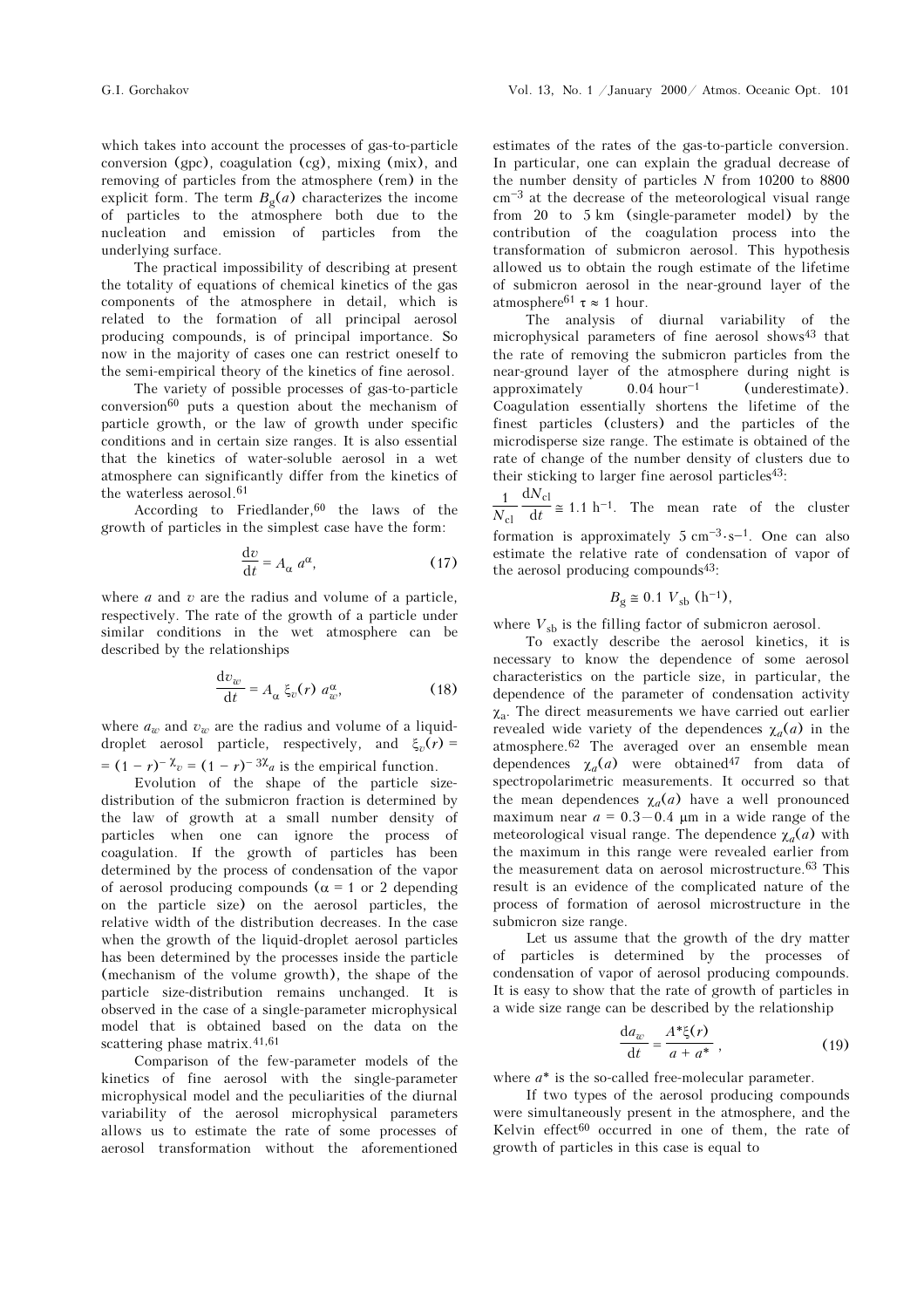$$
\frac{da_w}{dt} \approx \frac{A_1^* \xi(r)}{a_w + a_1^*} + \frac{A_2^* \xi(r)}{a_w + a_2^*} \frac{a - a_0}{a},
$$
 (20)

where  $a_1^*$  and  $a_2^*$  are the free-molecular parameters for the types of the aerosol producing compounds different in the free paths of molecules in air, and  $a_0$  is the parameter determined by the Kelvin effect for the aerosol producing compound of the second type. The second term in Eq. (20) has maximum at some value of the particle radius exceeding  $a_0$ .

Organic compounds play an important role in the process of formation and growth of microdisperse aerosol.51 As known, they are characterized by relatively small value of the parameter of condensation activity. The second aerosol producing compound (of the type of ammonium sulfate) begins to play a significant role in submicron size range. It provides for the inflow of substance with high condensation activity to the aerosol particle, and the submicron aerosol is formed with the parameter of condensation activity dependent on the particle size. The decrease of the parameter of condensation activity observed in the range  $a \geq 0.5$  µm can be partially caused by the presence of particles of poorly soluble mineral aerosol particles in air.

The coagulation process significantly affects the transformation of the aerosol structure at small meteorological visual range.64,65

On the whole, one can assert that atmospheric haze is kinetically non-equilibrium, and one can consider it as kinetically equilibrium only in certain situations during only limited periods of time. But in both of these cases we have to refuse from the concept of a thermodynamically equilibrium haze, the concept that played important role in the development of the physics of atmospheric aerosol.

Let us note that interesting ideas appear at present in the kinetics of atmospheric aerosol, for example, the theory of condensation growth of particles with partially soluble salt core,66 or the hypothesis of formation of liquid-droplet particles with a cover ("inverted micell").67 The hypothesis of the possibility of realization of the "total absorption regime" in nature at condensation of organic compounds on the aerosol particles68 deserves special attention too.

## Aerosol in the boundary layer of the atmosphere

When interpreting temporal variability of the near-ground aerosol microphysical characteristics, serious difficulties appear because the kinetics of aerosol in the near-ground layer of the atmosphere is inseparably linked with the dynamics and kinetics of aerosol in the troposphere, and, first of all, in the atmospheric boundary layer, where the greatest part of tropospheric aerosol is usually contained and transformed. Noticeable success has been achieved in recent years in the study of the transformation of fine aerosol in the boundary layer of the atmosphere over ocean69 and coastal regions.70 However, many aspects of kinetics and dynamics of tropospheric aerosol over continent are studied insufficiently.

The problem on studying the features of the vertical distribution of aerosol in the troposphere, that became classical long ago, is far from being resolved. Among the results obtained earlier let us note the weak dependence of the spectral behavior of the scattering coefficient on the height in the boundary layer of the atmosphere,43 as it follows from our analysis of airborne nephelometric measurements.71 Systematic airborne sounding of the atmosphere carried out by the researchers of the Institute of Atmospheric Optics made it possible to reveal the peculiarities in the vertical distribution of the scattering coefficient<sup>72</sup> and to establish some features of formation of the vertical structure of submicron aerosol.

The more detailed data on the diurnal dynamics of aerosol in the boundary layer of the atmosphere were obtained in Tomsk by the method of lidar sounding from the ground surface.73 Vertical structure of aerosol in the lower part of the boundary layer can be also studied by means of the instrumentation mounted on the tall masts. An example of the diurnal behavior of the number density of aerosol particles with the radius greater than 0.2 μm obtained from measurements on the Ostankino TV tower74 is shown in Fig. 6.



Fig. 6. Diurnal behavior of the number density of particles with radius greater than 0.2 μm from the data of measurements in Moscow (April 1987) at the height of 47 (1), 138 (2), and 350 m (3).

The examples appear now in literature of successful application of sounding of the aerosol vertical distribution by means of measuring the spectral phase functions of the sky brightness from onboard an aircraft.75 This approach is very promising, because it allows to reconstruct the vertical profile of the particle size-distribution. The most effective method for the atmospheric column is the method of diagnostics of the aerosol microstructure using the data of simultaneous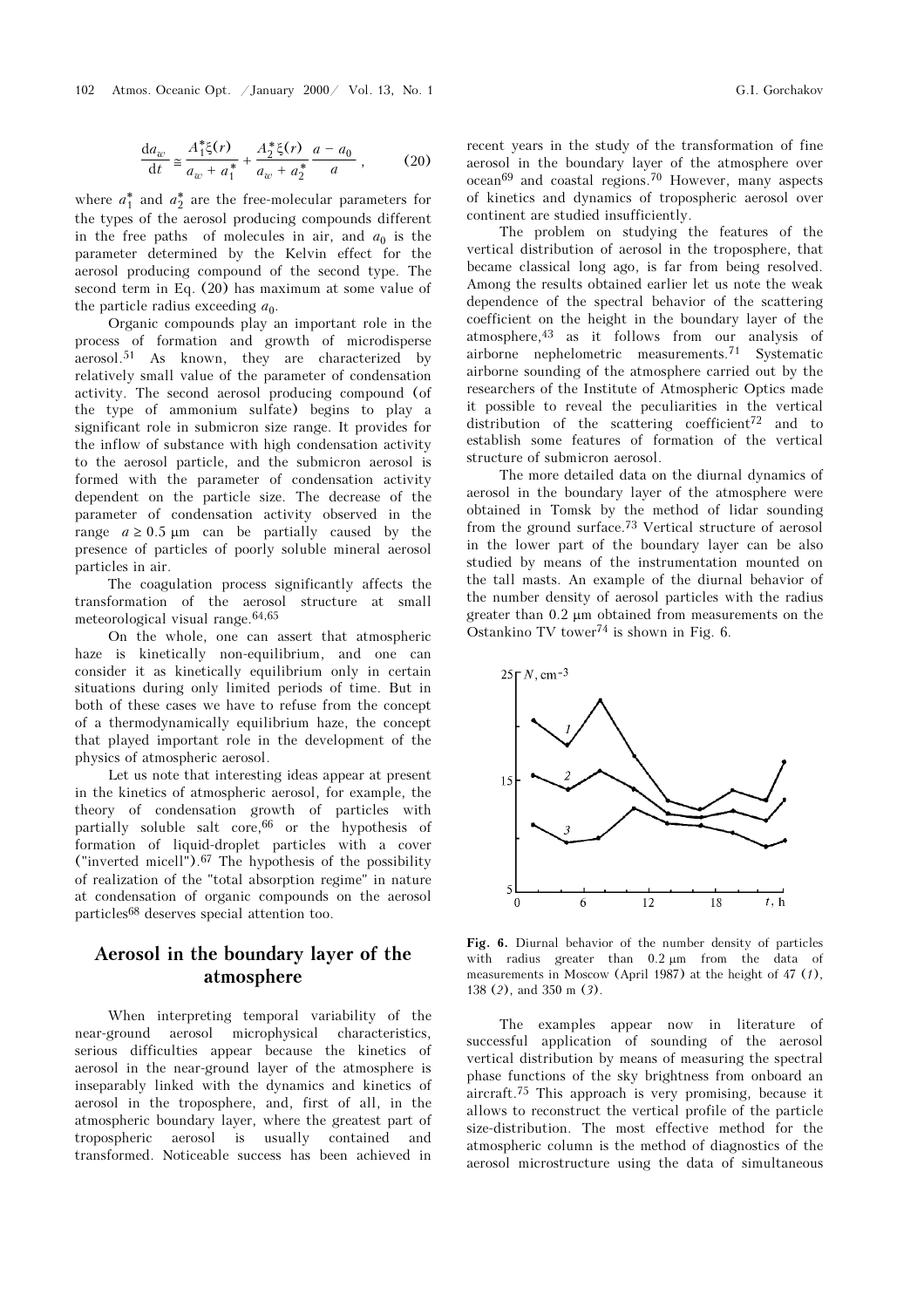measurements of the atmospheric transmission and the sky brightness phase function in the solar aureole in quite a wide wavelength range.76 Let us note that the efficiency of the solar aureole method was successfully demonstrated when studying the dust haze by researchers of the Institute of Atmospheric Physics and Institute of Atmospheric Optics.<sup>77</sup> The successful selection of the method of microstructure of microstructure parameterization is of a great importance for interpretation of data of optical sounding of the aerosol atmosphere. In our opinion, a good example is the three-fraction model proposed in Ref. 76.

To understand the aerosol evolution in the boundary layer of the atmosphere, it is necessary to study and examine the regimes of formation of the aerosol spatial distribution. When solving this problem, serious difficulties appear related to the insufficient study of "meteorological regimes" of the boundary layer of the atmosphere, especially under conditions of convection.78,79

We stated the problem of diagnostics of the regimes of formation of the aerosol boundary layer of the atmosphere in the early 90's. Different regimes of the aerosol boundary layer were revealed in 1991 by means of laser sounding from onboard a research vessel in Atlantics.<sup>80</sup> In particular, the high-amplitude waves were found at the boundary of inversion in the boundary layer of the atmosphere, that is an evidence of the unavoidable "uncertainty" in the diurnal behavior of the aerosol vertical distribution.

The fundamentally important results of investigation of the regimes of formation of the aerosol spatial distribution were obtained by the method of airborne lidar sounding. The characteristic structures of the aerosol distribution in the boundary layer of the atmosphere were observed during flights over Kalmykia in summer 1996 and 1997. That is an evidence of the existence of certain regimes of the convective boundary layer. In particular, the regime of nonpenetrating convection was revealed, which is characterized by the vertical position of the boundaries between ascending and descending convective cells.82 It was revealed that the regime of nonpenetrating convection can occur as a regime of quasi-regular convection, when the ascending and descending cells form a quasi-periodic structure with the period of approximately 10 km, and as a regime of irregular convection, when the cell diameters randomly vary approximately from 1 to 5  $km.^{81}$  It is essential that the large-scale structure of the convective boundary layer is well pronounced in the temporal variability of the turbulent characteristics of the boundary layer of the atmosphere.53 Apart from the nonpenetrating convection of the Benar scale, the situations were observed, for which the well known model of thermic convection is most appropriate.83

It is important to note that convection provides for a relatively quick mixing of admixtures in the boundary layer of the atmosphere. However, the process of mixing does not occur in the same way

everywhere. So, when constructing the models of aerosol kinetics and dynamics in the boundary layer of the atmosphere, it is expedient to rely on the models with high spatial resolution, including the horizontal direction.<sup>84</sup>

## Radiative effects of the transforming aerosol

It is necessary to take into account the kinetics of atmospheric aerosol in solving the problems of theory of climate and atmospheric ecology. It is expedient to illustrate the significance of the effects of aerosol transformation by analyzing, for example, the effect of the process of transformation of anthropogenic aerosol on the radiative regime in the atmosphere.

In studying the radiative processes, one cannot describe the microstructure of atmospheric aerosol by single particle size-distribution function  $q(a)$ . So the microphysical model of anthropogenic aerosol in the boundary layer of the atmosphere was proposed,85 in which the use of preset particle size-distributions  $q_i(a)$  $(i = 1, 2, 3)$  of soot, dust, and water soluble aerosol was proposed. It is clear that the model is geophysically poorly stated, first of all, because it absolutely ignores the processes of aerosol transformation which can be described by the system of kinetic equations

$$
\frac{\mathrm{d}g_i(a)}{\mathrm{d}t} = \sum \left[ \frac{\partial g_i(a)}{\partial t} \right]_k,\tag{21}
$$

where the index  $i$  is the number of the distribution function of the *i*th aerosol component, and the index  $k$ is the number of the aerosol transformation process to be taken into account.

One can represent the rate of the coagulation transformation of  $q_i(a)$  by a sum of two terms

$$
\left[\frac{\partial g_i(a)}{\partial t}\right]_{cg} = \left[\frac{\partial g_i(a)}{\partial t}\right]_{cg}^{ii} + \left[\frac{\partial g_i(a)}{\partial t}\right]_{cg}^{ij},\tag{22}
$$

responsible for the intracomponent and inter-component coagulation.

Thus, the components of soot-water-soluble, sootdust, and soot-dust-water-soluble aerosol are formed in the atmosphere instead of the external mixture of soot, dust, and water-soluble particles. From this it follows that it is necessary to examine the physical-chemical composition of mixed particles taking into account the processes of gas-to-particle conversion.

To illustrate the effect, it is convenient to restrict oneself to the particular case of soot-water-soluble aerosol.86 One can use the single-reservoir approximation for the regime of quick mixing in the boundary layer of the atmosphere. Let us suppose that soot particles with the effective radius  $a_s = 0.005 \mu m$ are emitted into the atmosphere. Let us select the steady state number density  $N_s$ , or mass concentration  $M_s$  as the input parameter characterizing the soot aerosol component. The absorption coefficient values in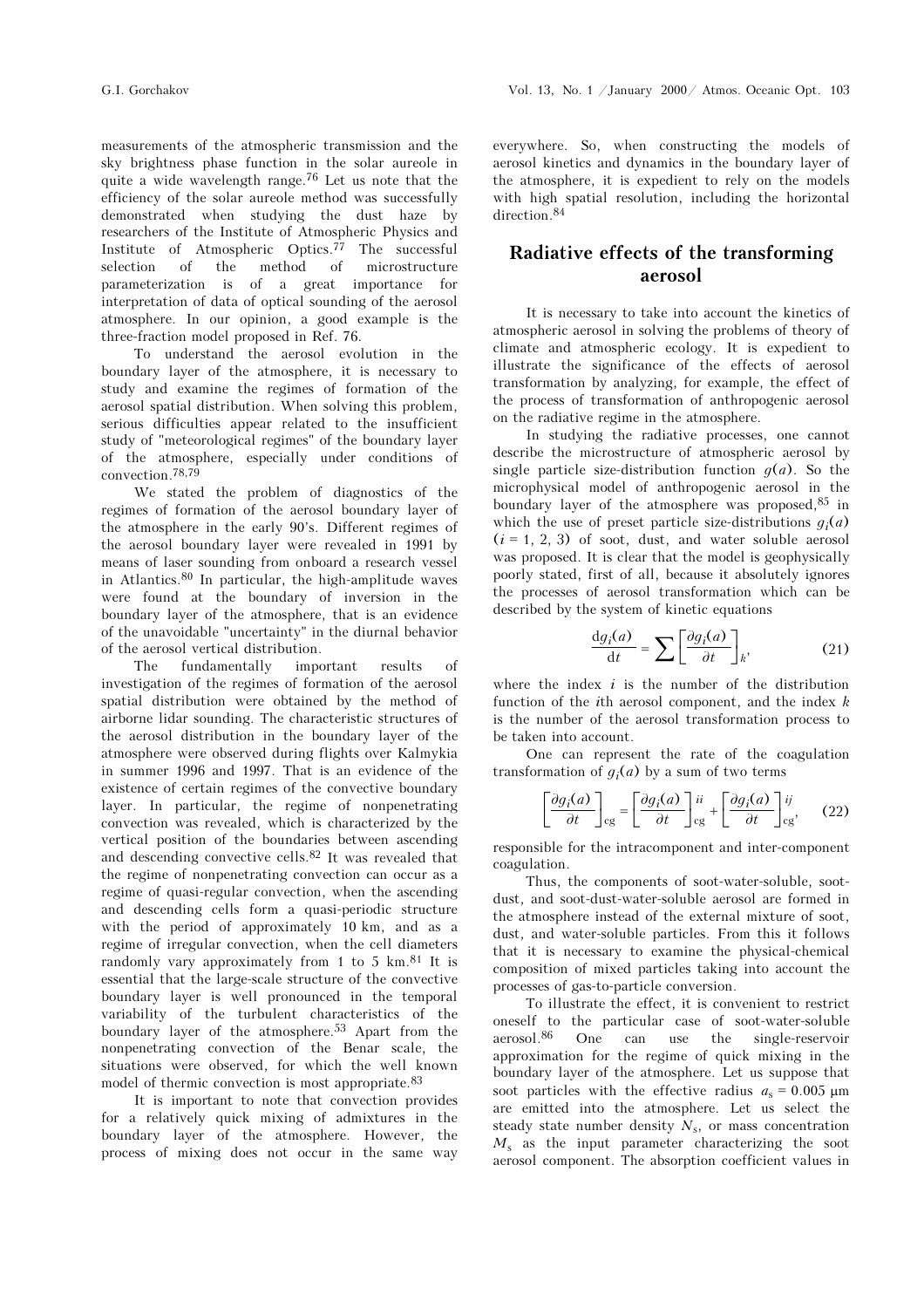the visible wavelength range  $\alpha_s$  corresponding to the selected values of  $a_s$  and  $N_s$  are presented in Table 2. selected values of  $a_s$  and  $N_s$  are presented in Table 2. Let us simulate the water-soluble aerosol by a sum of two fractions of submicron particles. The one of these two fractions is formed due to emission of water-soluble particles with the radius of the dry matter  $a_0 = 0.05 \text{ }\mu\text{m}$ into the atmosphere, and the second one appears due to the growth of particles mainly caused by the processes of gas-to-particle conversion. In particular, the specific case was considered when the effective particle size of the former fraction increased by 40%, and the stationary number densities of particles of both of the stationary number densities of particles of both of the fractions occurred to be equal to  $9.15 \cdot 10^3$  and fractions occurred to be equal to  $9.15 \cdot 10^3$  and  $0.85 \cdot 10^3$  cm<sup>-3</sup>, respectively. The water-soluble particles were transformed to the soot-water-soluble ones due to the coagulation process. We have calculated the volume fractions of soot in the mixed particles (see Table 2). Then the extinction coefficient ε and the single scattering albedo Λ were calculated for this model in the approximation of homogeneous spherical particles of submicron aerosol. In particular, it occurred that the absorption coefficient of the sootwater-soluble fraction significantly exceeds the absorption coefficient of the soot fraction. One should note that the variations of the model parameters in acceptable limits do not contradict the main conclusion, that the account for the processes of aerosol transformation in the boundary layer of the atmosphere leads to a drastic change of its physical-chemical composition and radiative characteristics. The influxes of solar radiation to the aerosol layer  $\Delta F_1$  and the underlying surface  $\Delta F_2$  were calculated by means of the short-wave solar radiation transfer theory.87 Let us note that the calculation was performed for the 30° zenith angle of the Sun and albedo of the underlying surface of 0.2.

Table 2. Radiative effects of the transforming aerosol

| Parameter                     | Values              |                     |                     |  |  |
|-------------------------------|---------------------|---------------------|---------------------|--|--|
| $M_{\rm s}$ , $\mu$ g $/m^3$  | 1.0                 | 0.1                 | 0.01                |  |  |
| $N_s$ , cm <sup>-3</sup>      | 10 <sup>6</sup>     | 10 <sup>5</sup>     | 10 <sup>4</sup>     |  |  |
| $\alpha_s$ , km <sup>-1</sup> | $1.1 \cdot 10^{-2}$ | $1.1 \cdot 10^{-3}$ | $1.1 \cdot 10^{-4}$ |  |  |
| $\delta_1$                    | 0.515               | 0.096               | 0.011               |  |  |
| $\delta$                      | 0.150               | 0.017               | 0.002               |  |  |
| ε, km                         | 2.40                | 1.49                | 1.39                |  |  |
| Λ                             | 0.52                | 0.85                | 0.98                |  |  |
| $\Delta F_1$                  | 0.75                | 0.30                | 0.05                |  |  |
| $\Delta F_2$                  | 0.14                | 0.47                | 0.62                |  |  |

It is clear that complex aerosol experiments with certain instrumentation are necessary for providing better data for the radiative aerosol models. In addition to the scattering and absorption coefficients it is necessary to measure the mean cosine of the scattering phase function and the parameter of the aerosol condensation activity. To extrapolate the aerosol optical parameters to other wavelengths, it is necessary to examine the Angström parameter as well as the parameter that characterizes the spectral behavior of the absorption coefficient. One can estimate the contribution of the coarse fraction from the measurement data on aerosol microstructure. Among the available experimental data one can select the measured results on mass concentration of soot aerosol carried out by A.S. Emilenko and V.M. Kopeikin in Moscow, Beijing, and other sites.88 According to these data, mean value of the single scattering albedo in Moscow is equal to 0.83, and in Beijing it is 0.78. The minimum measured value  $\Lambda$  in Beijing is 0.63. It follows from these data that the kinetic model we considered as an example makes it possible to reliably estimate the effects of the transforming aerosol in urbanized regions.

### Conclusion

The principle results of investigations in the field of optics and physics of atmospheric aerosol carried out at the Institute of Atmospheric Physics are formulated in this paper. The genesis has been followed up of modern investigations into the kinetics of fine aerosol in relation to investigations of optical and microphysical parameters of the atmospheric aerosol.

The variations of angular dependences of the scattering phase matrix elements were studied, including the coefficient of directional scattering in the angular range from 0.5 to 178°. It is shown that the regular change of the scattering phase matrix of atmospheric haze as the turbidity of air increases is described by means of a single-parameter optical model. The peculiarities of the diurnal behavior of the aerosol optical characteristics in the near-ground layer of the atmosphere have been revealed.

It was shown that under conditions of moist haze aerosol optical characteristics in the visible wavelength range are mainly determined by the submicron fraction. The single-parameter model of the near-ground aerosol was developed, which agrees with the statistical model of the scattering phase matrix. The microphysical model well represents the main tendency of the variability of microphysical parameters of the submicron fraction of natural aerosol and its dry matter as the turbidity increases. When comparing the microphysical models for different seasons and regions, it was revealed that the principal difference between them is related to the variability of the mean number density of submicron aerosol. The features of the diurnal transformation of the microphysical parameters of the submicron aerosol fraction are revealed by the method of inverse problem of the light scattering from the measured data on aerosol optical characteristics.

The role of principal transformation processes in the submicron aerosol formation have also been analyzed. It was shown that the variations of the scattering coefficient, angular dependences of the coefficient of directional scattering, size and volume of particles, and the refractive index of the aerosol particle substance at the change of relative humidity can satisfactorily approximated by the Kasten-Hanel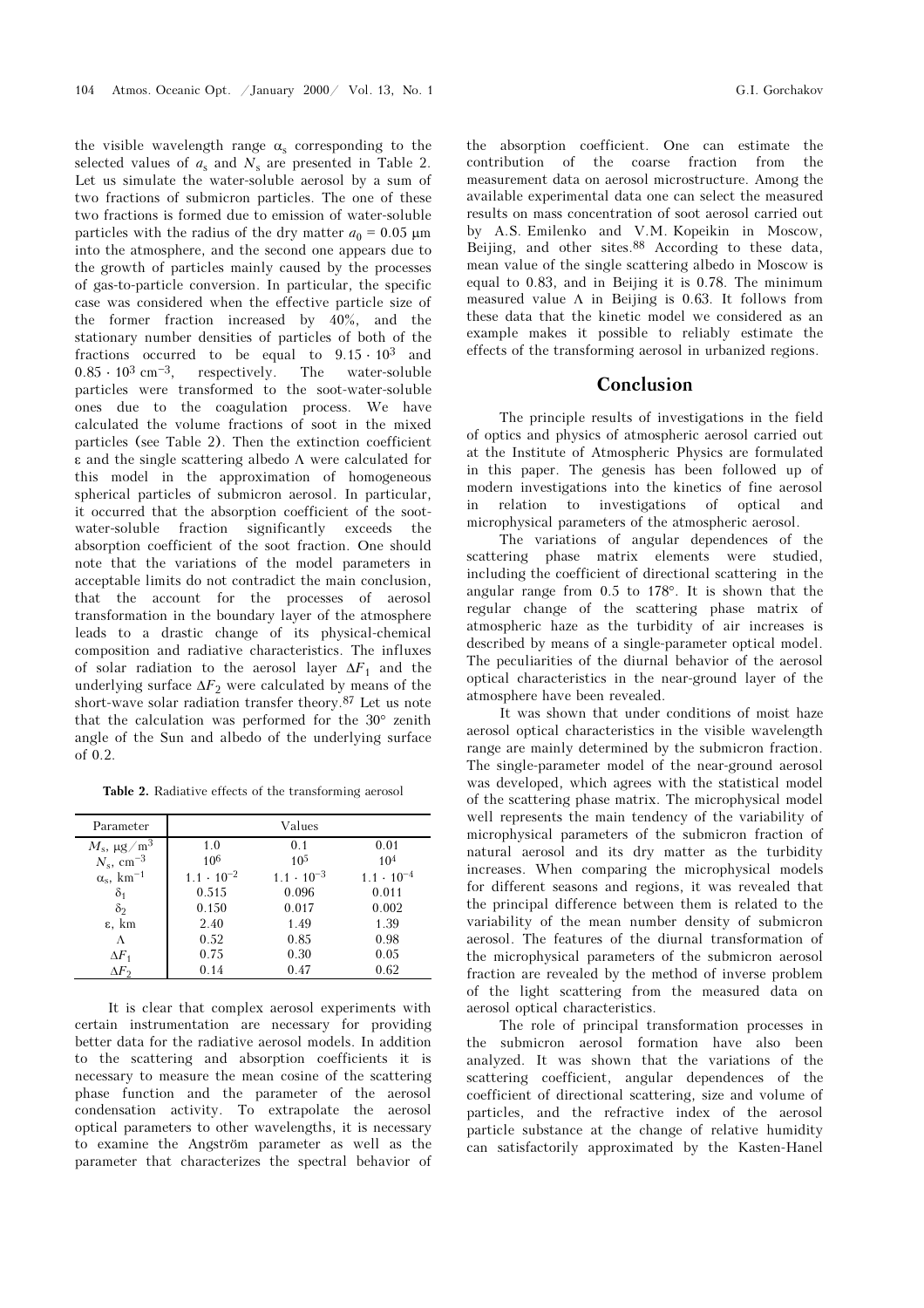formula. Optical characteristics (including the angular dependences of the elements of scattering phase matrix) and microphysical parameters of the aerosol dry matter were obtained. Analysis of the statistical features of the variability of the natural aerosol parameters, as well as its dry matter and features of the diurnal behavior of these parameters shows that, along with the process of condensation of water vapor, the processes of gas-toparticle conversion and the processes of condensation of the vapor of aerosol producing compounds play essential role in the formation of submicron aerosol. The rate of accumulation of the mass of the aerosol dry matter was estimated.

The rates of particle removal from the near-ground layer of the atmosphere, the generation rates and rates of cluster removal, as well as other kinetic parameters were obtained by means of few-parameter models of the kinetics of fine aerosol. It was revealed that the transformation of submicron aerosol under conditions of moist haze (autumn, night) is determined by the mechanism of growth characterized by the constancy of the particle size-distribution function. One can explain the recently found non-monotonic dependence of the parameter of aerosol condensation activity on particle size in the submicron range by the fact that, along with the processes of condensation of the aerosol producing compounds with relatively small solubility in a wide particle size range, condensation of the aerosol producing compounds with high solubility in water occurs on the particles with the size exceeding some threshold value determined by the Kelvin effect.

The process of emission of arid aerosol from the underlying surface is yet poorly studied. We have revealed the regimes of emission of the arid aerosol as peaks related to the wind gusts and zones of enhanced temperature of air in the near-ground layer of the atmosphere.

Kinetics and dynamics of aerosol in the nearground and boundary layers of the atmosphere are mainly determined by the regime of the boundary layer of the atmosphere. From data of airborne lidarnephelometric sounding we have revealed different regimes in the convective boundary layer of the atmosphere, including the regimes of quasi-regular and irregular nonpenetrating convection of the Benar scale.

The processes of aerosol transformation can lead to drastic changes in the microstructure and physicalchemical composition of the aerosol. In particular, the radiative characteristics of the multicomponent anthropogenic aerosol transforming in the boundary layer of the atmosphere significantly differ from the radiative characteristics of non-transforming aerosol. The results of direct measurements of the single scattering albedo in urban areas are an evidence of the reality of the models of transformation of the multicomponent aerosol. Significant changes of the radiation regime of the atmosphere and the underlying surface are observed at the enhanced aerosol filling of the boundary layer of the atmosphere over a city.

Thus, the prerequisites are created now for revealing the principal features of the microstructure and physical-chemical composition of the fine tropospheric aerosol particles over continent on the basis of the development of kinetics and dynamics of a multicomponent aerosol.

#### References

1. G.V. Rosenberg, Twilight (Fizmatgiz, Moscow, 1963), 362 pp.

2. G.V. Rosenberg, Annotated Bibliography of Scientific Papers (Institute of Atmospheric Physics Publishing House, Moscow, 1974), 80 pp.

3. V.E. Zuev, Propagation of Visible and Infrared Waves in the Atmosphere (Sov. Radio, Moscow, 1970), 496 pp.

4. V.E. Zuev and M.V. Kabanov, Optics of Atmospheric Aerosol (Gidrometeoizdat, Leningrad, 1987), 254 pp.

5. L. Foitzik and K.H. Zschaeck, Zeitschrift für Meteorologie 7, No. 1,  $1-17$  (1953).

6. O.D. Barteneva, Izv. Akad. Nauk SSSR, Ser. Geofiz., No. 12, 1852-1865 (1960).

7. K. Bullrich, Advances in Geophysics 10, 121-161 (1964).

8. T.P. Toropova, Izv. Astrophysical Institute of Kazakhstan 9, 108-112 (1960).

9. G.V. Rosenberg and I.M. Mikhailin, Dokl. Akad. Nauk SSSR 122, No. 1, 62-64 (1958).

10. C.L. Knestrick, J.H. Cosden, and J.A. Curcio, J. n pt. Soc. Am. 52, No. 9, 1010-1016 (1962).

11. V.L. Filippov and S.O. Mirumyants, Izv. Akad. Nauk SSSR, Ser. Fiz. Atmos. Okeana 7, No. 7, 818-819 (1971).

12. M.S. Malkevich, Yu.S. Georgievskii, A.I. Chavro and A.K. Shukurov, Izv. Akad. Nauk SSSR, Ser. Fiz. Atmos. Okeana 14, No. 3, 272-284 (1978).

13. Yu.S. Georgievskii, Izv. Akad. Nauk SSSR, Ser. Fiz. Atmos. Okeana 5, No. 4, 388-394 (1968).

14. Yu.S. Lyubovtseva and G.V. Rosenberg, Izv. Akad. Nauk SSSR, Ser. Fiz. Atmos. Okeana 1, No. 3, 248-262 (1966).

15. G.I. Gorchakov, Izv. Akad. Nauk SSSR, Ser. Fiz. Atmos.

Okeana 2, No. 6, 595-605 (1966).

16. G.V. Rosenberg, Usp. Fiz. Nauk 95, issue 4, 569-608 (1968).

17. G.I. Gorchakov, Izv. Akad. Nauk SSSR, Ser. Fiz. Atmos. Okeana 9, No. 2, 204-209 (1973).

18. G.I. Gorchakov, Izv. Akad. Nauk SSSR, Ser. Fiz. Atmos. Okeana 10, No. 12, 1317-1322 (1974).

19. V.L. Filippov, A.S. Makarov, and V.P. Ivanov, Izv. Akad. Nauk SSSR, Ser. Fiz. Atmos. Okeana 15, No. 3, 257-265 (1979).

20. G. Hanel, Advances in Geophysics 19, 78-188 (1976).

21. G.I. Gorchakov and A.A. Isakov, Izv. Akad. Nauk SSSR, Ser. Fiz. Atmos. Okeana 10, No. 5, 504-511 (1974).

22. G.I. Gorchakov and A.A. Isakov, Izv. Akad. Nauk SSSR,

Ser. Fiz. Atmos. Okeana 9, No. 11,  $1201-1204$  (1973).<br>23 G I Gorchakov – A S Emilenko – A A Isakov 23. G.I. Gorchakov, A.S. Emilenko, A.A. Isakov and

M.A. Sviridenkov, Izv. Akad. Nauk SSSR, Ser. Fiz. Atmos. Okeana 12, No. 10, 1034-1044 (1976).

24. A.A. Vakhranev, G.I. Gorchakov, G.K. Eroshkin, et al., Izv. Akad. Nauk SSSR, Ser. Fiz. Atmos. Okeana. 8, No. 12, 1253-1260 (1972).

25. G.I. Gorchakov, A.S. Emilenko, A.A. Isakov, et al., in: Atmospheric Optics and Aerosol (Nauka, Moscow, 1986), pp. 42-64.

26. G.I. Gorchakov and M.A. Sviridenkov. Izv. Akad. Nauk SSSR, Ser. Fiz. Atmos. Okeana 12, No. 9, 953-962 (1976)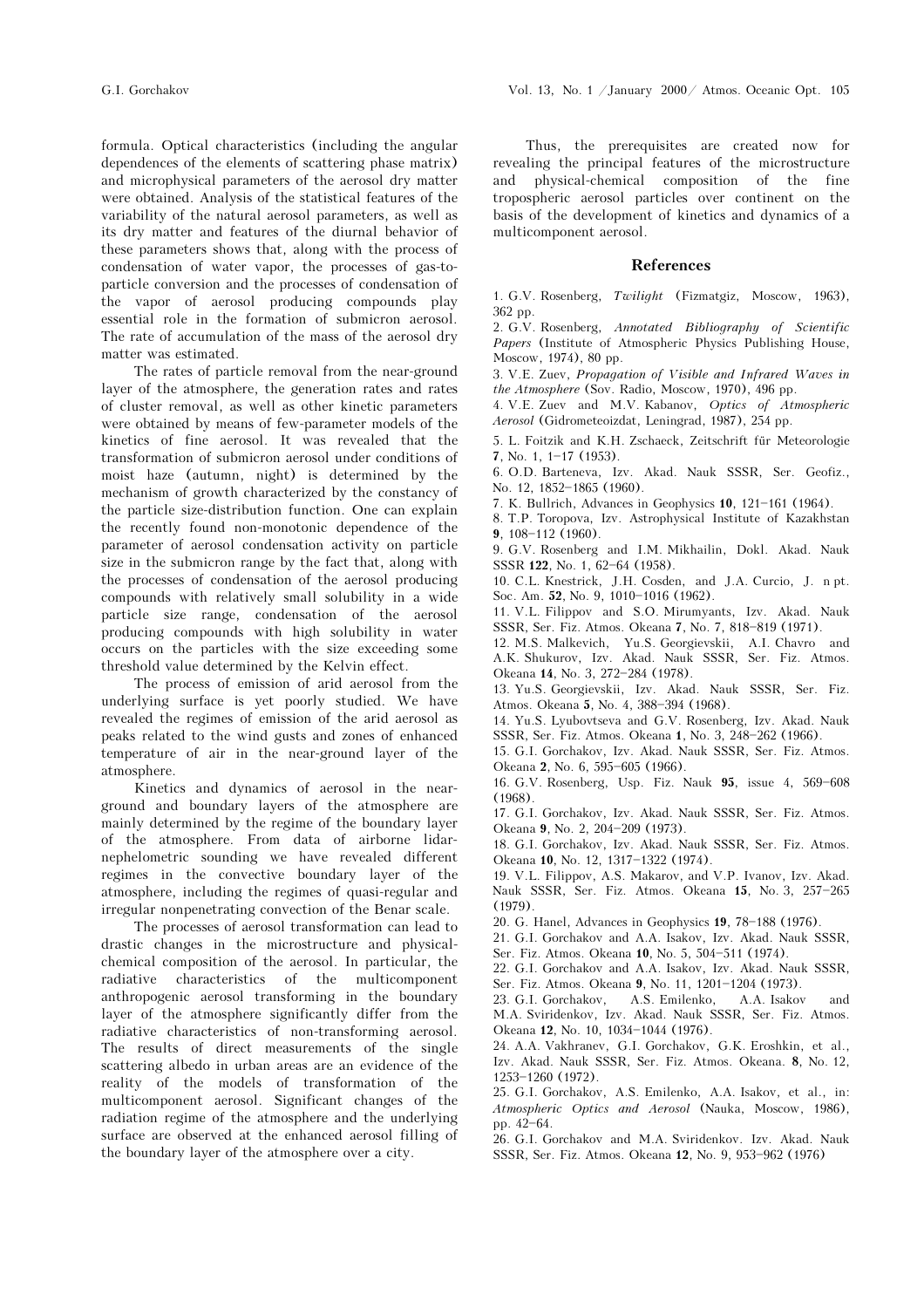27. G.I. Gorchakov and M.A. Sviridenkov, Izv. Akad. Nauk SSSR, Ser. Fiz. Atmos. Okeana 15, No. 1, 53-58 (1979).

28. M.V. Kabanov, M.V. Panchenko, Yu.A. Pkhalagov, et al.,

Optical Properties of the Coastal Atmospheric Hazes (Nauka, Novosibirsk, 1988), 201 pp.

29. G.I. Gorchakov, A.S. Emilenko, A.A. Isakov, et al., in: Complex Soviet-American Experiment on the Study of Background Aerosol (Gidrometeoizdat, Leningrad, 1986),

pp. 73-79.

30. G.I. Gorchakov, A.S. Emilenko, M.A. Sviridenkov, et al.,  $ibid$ , pp. 80-90.

31. Yu.A. Pkhalagov and V.N. Uzhegov, Atm. Opt. 1, No. 6, 16-22 (1988).

32. G.I. Gorchakov, A.S. Emilenko, M.A. Sviridenkov and V.N. Sidorov, Atmos. Oceanic Opt. 11, No. 6, 530-531 (1998).

33. A.S. Emilenko and A.F. D'yachkov, in: Abstracts of Reports at the Conference on Physics of Atmospheric Aerosol (Dialog-MGU, Moscow, 1999), pp. 112-113.

34. V.N. Sidorov, in: Proceedings of the Conference on Physics of Atmospheric Aerosol (Dialog-MGU, Moscow, 1999), pp. 356-367.

35. G.I. Gorchakov, V.M. Kopeikin, A.A. Isakov, et al., ibid, pp. 151-159.

36. D. Deirmendjian, Electromagnetic Scattering on Spherical Polydispersions (American Elsevier, New York, 1969).

37. G.V. Rosenberg, Izv. Akad. Nauk SSSR, Ser. Fiz. Atmos. Okeana 12, No. 11, 1159-1168 (1976).

38. V.E. Zuev and I.E. Naats, Inverse Problems of Laser Sounding (Nauka, Novosibirsk, 1982), 195 pp.

39. G.I. Gorchakov, E.A. Lykosov, et al., Izv. Akad. Nauk SSSR, Ser. Fiz. Atmos. Okeana 12, No. 6, 612-619 (1976).

40. A.S. Emilenko and V.G. Tolstobrov, Light Scattering by Polydisperse Sole (Nauka, Moscow, 1981), 212 pp.

41. G.I. Gorchakov, A.S. Emilenko, and M.A. Sviridenkov, Izv. Akad. Nauk SSSR, Ser. Fiz. Atmos. Okeana 17, No. 1,

39-49 (1981). 42. G.I. Gorchakov, in: Proceedings of the Conference on

Physics of Atmospheric aerosol (Dialog-MGU, Moscow, 1999), pp. 139-150.

43. G.I. Gorchakov, in: Atmospheric Optics and Aerosol (Nauka, Moscow, 1986), pp. 92-101.

44. M.A. Sviridenkov, in: Results of the Complex Aerosol experiment "ODAEX-87B (Tomsk Affiliate of Siberian Branch of the Russian Academy of Sciences, Tomsk,  $1989$ , pp.  $77-85$ .

45. V.V. Veretennikov, I.E. Naats, M.V. Panchenko, and V.Ya. Fadeev, Izv. Akad. Nauk SSSR, Ser. Fiz. Atmos. Okeana 14, No. 12, 1313-1317 (1978).

46. V.V. Badaev, Yu.S. Georgievskii, and S.M. Pirogov, Izv. Akad. Nauk SSSR, Ser. Fiz. Atmos. Okeana 11, No. 5, 494-500 (1975).

47. A.A. Isakov, C.A. Begunov, S.A. Golovyatinskii, and A.V. Tikhonov, in: Proceedings of the Conference on Physics of Atmospheric Aerosol (Dialog-MGU, Moscow, 1999), pp. 191-199.

48. Yu.S. Georgievskii and G.V. Rosenberg, Izv. Akad. Nauk SSSR, Ser. Fiz. Atmos. Okeana 9, No. 2, 126-137 (1975)

49. F. Kasten, Tellus 21, No. 5, 631-635 (1969).

50. V.N. Sidorov, Izv. Akad. Nauk SSSR, Ser. Fiz. Atmos. Okeana 15, No. 7, 763-767 (1974).

51. R.J. Weber, et al., J. Geophys. Res. 102, No. D4, 4375-4385 (1997).

52. M.Yu. Arshinov and B.D. Belan, in: Proceedings of the Conference on Physics of Atmospheric Aerosol (Dialog-MGU, Moscow, 1999), pp. 20-28.

53. G.I. Gorchakov, P.O. Shishkov, V.M. Kopeikin, et al., Atmos. Oceanic Opt. 11, No. 10, 958-962 (1998).

54. G.V. Rosenberg, Izv. Akad. Nauk SSSR, Ser. Fiz. Atmos. Okeana 19, No. 1, 21-35 (1983).

55. G.V. Rosenberg. Izv. Akad. Nauk SSSR, Ser. Fiz. Atmos. Okeana 19, No. 3, 241-254 (1983).

56. R.T. Whitby, Atmos. Environ. **12**, Nos. 1-3, 135-159 (1978).

57. C. O'Dowd et al., Geophys. Res. Lett. **26**, No. 12, 1707-1710 (1999).

58. K.P. Capaldo et al., J. Geophys. Res. 104, No. D3, 3483-3500 (1999).

59. A.A. Lushnikov and M. Kulmala, Physical Review E58, 3157-3167 (1998).

60. S.K. Friedlander, Smoke, Dust and Haze (Wiley-Interscience Publ., New York, 1977), 317 pp.

61. G.I. Gorhcakov and E.G. Semutnikova, Atmos. Oceanic Opt. 11, No. 6, 565-568 (1998).

62. G.I. Gorchakov and D.M. Metreveli, "Investigation of the near-ground aerosol microstructure,B Preprint, Institute of Atmospheric Physics, Moscow (1983), 46 pp.

63. V.V. Pol'kin and M.V. Panchenko, in: Abstract of Reports at the Conference on Siberian Aerosols (IAO SB RAS, Tomsk, 1998), pp. 91-92.

64. G.M. Hidy, in: Chemistry of the Lower Troposphere [Russian translation] (Mir, Moscow, 1976), pp.  $155-222$ .

65. R.F. Rakhimov, Atmos. Oceanic Opt. 3, No. 4, 305-314 (1990).

66. A.N. Vulfson, in: Proceedings of the Conference on Physics of Atmospheric Aerosol (Dialog-MGU, Moscow, 1999), pp.  $111-126$ .

67. B.G. Ellison, A.F. Tuck, and V. Vaida, J. Geophys. Res. 104, No. D9, 11633-11641 (1999).

68. J.R. Odum et al., Environ. Sci. Technol. 30, 2580-2585 (1996).

69. F. Gelbard et al., J. Geophys. Res. 103, No. D13, 16119-16132 (1998).

70. Z. Meng, D. Dabdub, and J.H. Seinfield, J. Geophys. Res. 103, No. D3, 3419-3435 (1998).

71. S.Q. Duntley, R.W. Johnson, and J.I. Gordon, Airborne and Ground-Based Measurements of Optical Atmospheric Properties in Southern Illinois. Sci. Rep. No. 4. AFCRL-TR-74-0298 (1974), 47 pp.

72. M.V. Panchenko and S.A. Terpugova, Atmos. Oceanic Opt. 7, No. 8, 552-557 (1994).

73. Yu.S. Balin and A.D. Ershov, in: Proceedings of the Conference on Physics of Atmospheric Aerosol (Dialog-MGU, Moscow, 1999), pp. 52-67.

74. G.M. Bagunts, "Investigation of the temporal dynamics and vertical distribution of the aerosol microstructure in the lower layer of the atmosphere,B Preprint, Institute of Atmospheric Physics, Moscow (1990) 30 pp.

75. P.N. Francis , P. Hignett , and J.P. Teiylor, J. Geophys. Res. 104, No. D2, 2309-2319 (1999).

76. P.P. Anikin and M.A. Sviridenkov, in: Proceedings of the Conference on Physics of Atmospheric Aerosol (Dialog-MGU, Moscow, 1999), pp. 20-28.

77. M.A. Sviridenkov, et al., Atmos. Environ. 27A, No. 16, 2481-2487 (1993).

78. S. Zilitinkevich, A. Grachev, and J.C.R. Hunt, in: Buoyant Convection in Geophysical Flows (Kluwer Academic Publ., Dordrecht, 1998), pp. 83-114.

79. J.C. Wyngaard, ibid, pp. 239-252.

80. G.I. Gorchakov and A.S. Emilenko, in: Natural and Anthropogenic Aerosols (State University Publishing House, St. Petersburg, 1998), pp. 226-230.